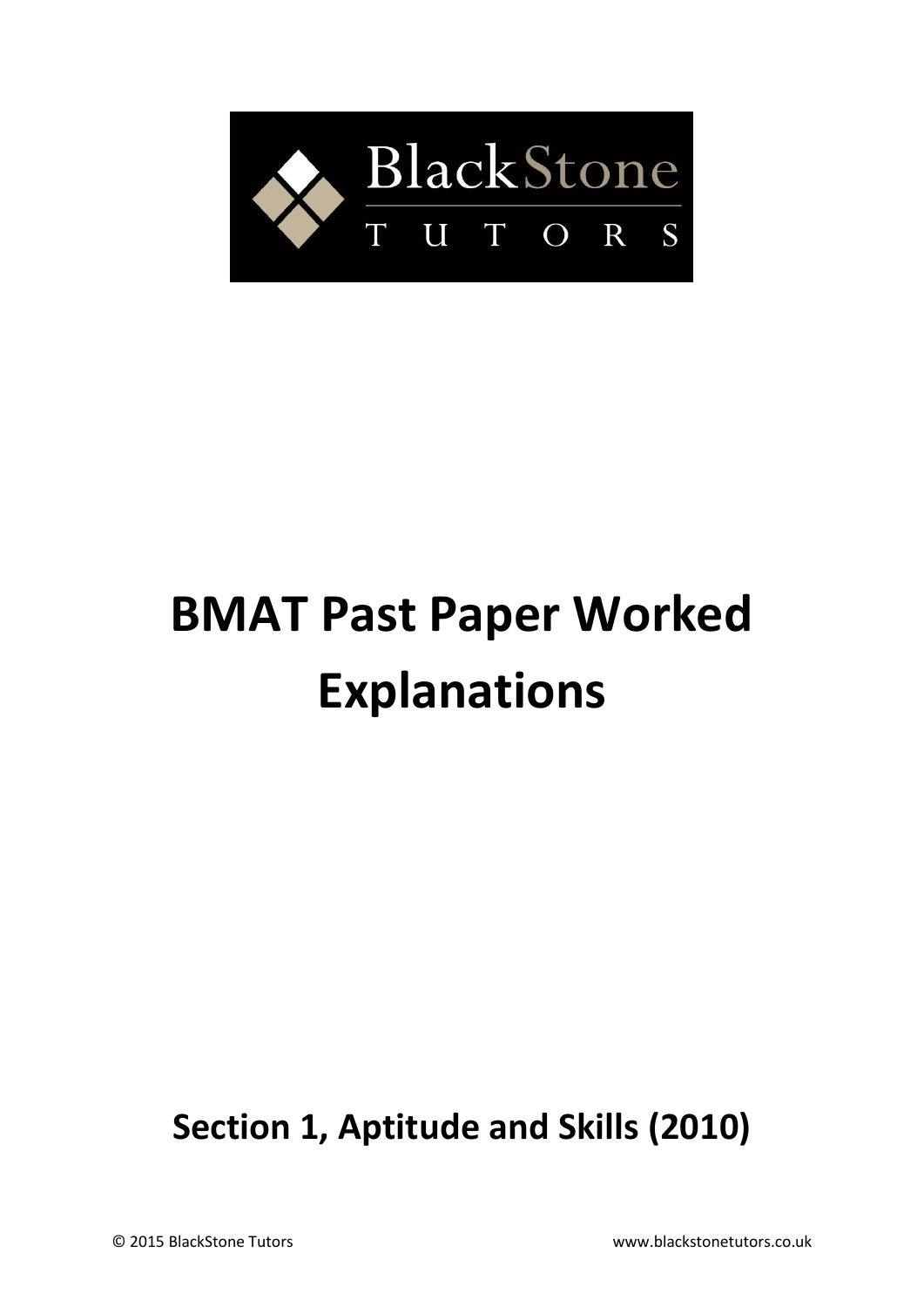## **1) Correct answer is A (25)**

|                                | <b>BMI</b> |    |    |    |    |    |    |    |    |    |    |    |    |    |    |    |    |    |    |    |    |    |    |    |
|--------------------------------|------------|----|----|----|----|----|----|----|----|----|----|----|----|----|----|----|----|----|----|----|----|----|----|----|
|                                |            | 13 | 14 | 15 | 16 | 17 | 18 | 19 | 20 | 21 | 22 | 23 | 24 | 25 | 26 | 27 | 28 | 29 | 30 | 31 | 32 | 33 | 34 | 35 |
| Height<br>$\widehat{\epsilon}$ | 144        | 26 | 29 | 31 | 33 | 35 | 37 | 39 | 41 | 43 | 45 | 47 | 49 | 51 | 53 | 55 | 58 | 60 | 62 | 64 | 66 | 68 | 70 | 72 |
|                                | 147        | 28 | 30 | 32 | 34 | 36 | 38 | 41 | 43 | 45 | 47 | 49 | 51 | 54 | 56 | 58 | 60 | 62 | 64 | 66 | 69 | 71 | 73 | 75 |
|                                | 150        | 29 | 31 | 33 | 35 | 38 | 40 | 42 | 45 | 47 | 49 | 51 | 54 | 56 | 58 | 60 | 63 | 65 | 67 | 69 | 72 | 74 | 76 | 78 |
|                                | 153        | 30 | 32 | 35 | 37 | 39 | 42 | 44 | 46 | 49 | 51 | 53 | 56 | 58 | 60 | 63 | 65 | 67 | 70 | 72 | 74 | 77 | 79 | 81 |
|                                | 156        | 31 | 34 | 36 | 38 | 41 | 43 | 46 | 48 | 51 | 53 | 55 | 58 | 60 | 63 | 65 | 68 | 70 | 73 | 75 | 77 | 80 | 82 | 85 |
|                                | 159        | 32 | 35 | 37 | 40 | 42 | 45 | 48 | 50 | 53 | 55 | 58 | 60 | 63 | 65 | 68 | 70 | 73 | 75 | 78 | 80 | 83 | 85 | 88 |
|                                | 162        | 34 | 36 | 39 | 41 | 44 | 47 | 49 | 52 | 55 | 57 | 60 | 62 | 65 | 68 | 70 | 73 | 76 | 78 | 81 | 83 | 86 | 89 | 91 |
|                                | 165        | 35 | 38 | 40 | 43 | 46 | 49 | 51 | 54 | 57 | 59 | 62 | 65 | 68 | 70 | 73 | 76 | 78 | 81 | 84 | 87 | 89 | 92 | 95 |
| Weight                         |            |    |    |    |    |    |    |    |    |    |    |    |    |    |    |    |    |    |    |    |    |    |    |    |
| (kg)                           |            |    |    |    |    |    |    |    |    |    |    |    |    |    |    |    |    |    |    |    |    |    |    |    |

To work out Alex's BMI, we need to know his height and weight. His height is given to us in the question as 162cm. His weight must be calculated from the information in the text. Using the table, if Jay has a BMI of 22 and a height of 150cm, his weight must be 49kg ( $3<sup>rd</sup>$  row, highlighted in grey). Similarly we can deduce Charlie's weight to be 58kg ( $5<sup>th</sup>$  row, highlighted in grey). If Charlie, Jay and Alex's weights total to 172, then Alex's weight must be 172-58-49=65kg. Using the table, a height of 162cm and weight of 65kg gives us Alex's BMI at 25, therefore the answer is A.

#### **2) Correct answer is C (A strong economy may be a precondition of a flourishing arts sector).**

This argument assumes that because successful societies have a flourishing arts sector, the flourishing arts sector must have CAUSED the success of that society, and so increasing provision of the arts would make a society more successful. This is not necessarily the case and hence represents a flaw in the argument. In fact, the success of the society may have caused the arts sector to flourish, which is highlighted in option C making it the correct answer as it draws upon the flaw above. All of the other options may provide a case against subsidising the arts, but do not directly refute the inherent reasoning of the argument and so cannot be correct.

#### **3) Correct answer is C (Erin)**

The white diamond is the  $8<sup>th</sup>$  diamond along the x axis and so represents the  $8<sup>th</sup>$ lowest (or  $5<sup>th</sup>$ highest) score in test 1. The white diamond is also the  $8<sup>th</sup>$  diamond along the y axis and so represents the  $8<sup>th</sup>$  lowest (or  $5<sup>th</sup>$  highest) score in test 2. The  $5<sup>th</sup>$  highest score in test 1 is Erin's and to double check this, his score is also the  $5<sup>th</sup>$  highest in test 1 so Erin is represented by the white diamond making the answer C.

# **4) Correct answer is C (Action to deal with global warming should include tackling spam as one of the strategies).**

A) This is too general a conclusion to draw from the argument, as the argument relates specifically to spam and not all problems.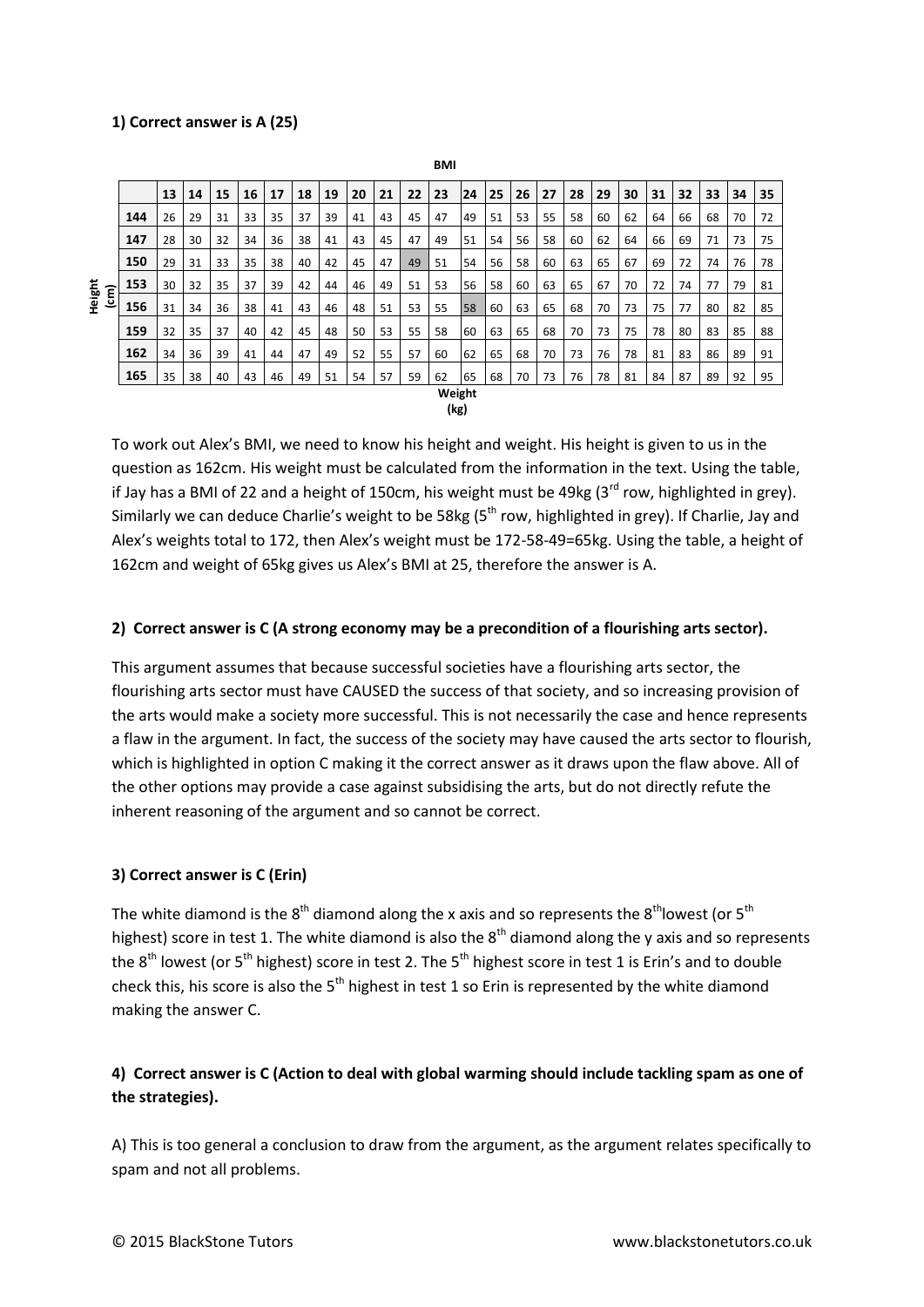B) This is incorrect as the argument makes no indication towards the relative priorities of tackling spam as opposed to congestion.

C) This is the correct answer as there are claims in the passage that spam contributes to global warming and that tackling spam can reduce C02 production by spam emails, so this conclusion is directly supported by the text.

D) This is incorrect at the passage states that merely filtering spam does little to reduce the energy cost of sending out spam emails in the first place.

E) This is incorrect as no comment about this is made in the text.

## **5) Correct answer is D (5:55pm)**

72 cakes need to be made in 6 batches (72/12=6). Each batch takes 70 mins to make (40 mins preparing + 25 mins in the oven + 5 mins cooling). Assuming one cannot cool and prepare cakes simultaneously, 25 mins are saved on each as preparation can begin whilst the previous batch is in the oven. This time is not saved on batch 1 as there is no previous batch in the oven when preparing batch 1. Therefore the total cooking time for 6 batches is 420 mins (6\*70) minus 125 mins saved during the baking of the last 5 batches (5\*25), which totals to 295 mins, or 4 hours 55 mins. This gives us an answer of D which is 4 hours 55 mins after 1pm.

## **6) Correct answer is B (2 only)**

1) **Does not** represent a weakness as the argument is constructed using the reasoning that IF we stopped burning all fossil fuels then climate change would still not be averted. Therefore even if we did not stop burning ALL fossil fuels, climate change would again, still not be averted.

2) **Does** represent a weakness in the argument as if we could reduce C02 levels in ways other than stopping the burning of fossil fuels and relying on the absorption of CO2 by oceans, then this may allow us to 'avoid the disastrous consequences of climate change' thus disproving the conclusion even though all the calculations in the model may still be correct.

3) **Does not** represent a weakness in the argument as past predictions do not necessarily have an influence over the rigidity of this particular model.

# **7) Correct answer is B (2)**

The darts scores are only between 002 and 501 therefore the first digit can only ever be a 0,1,2,3,4 or 5, but cannot be a 5 in this case as then the score would be 505 which is greater than 501. Three of the lights in the first digit are permanently on; therefore we must go through all the digits 0-4 and determine whether they can be made from the digit 8 using up to 3 lights less than the digit 8 does. The digit zero is 8 without the centre light, so the first digit could have been zero. The digit 1 requires a light in the second row, second column, which is not present in the digit 8, so 1 could not have been the true first digit. The digit 2 is similar to the digit 8, but without the use of two lights in the  $2^{nd}$  and  $4^{th}$  row, so the true first digit may have been 2. The digit 3 requires more than 3 lights to be converted into an 8, so cannot have been the true first digit (4 lights are required). The digit 4 has a light in the  $2^{nd}$  row,  $2^{nd}$  column which is not present in the digit 8 and so the true first digit cannot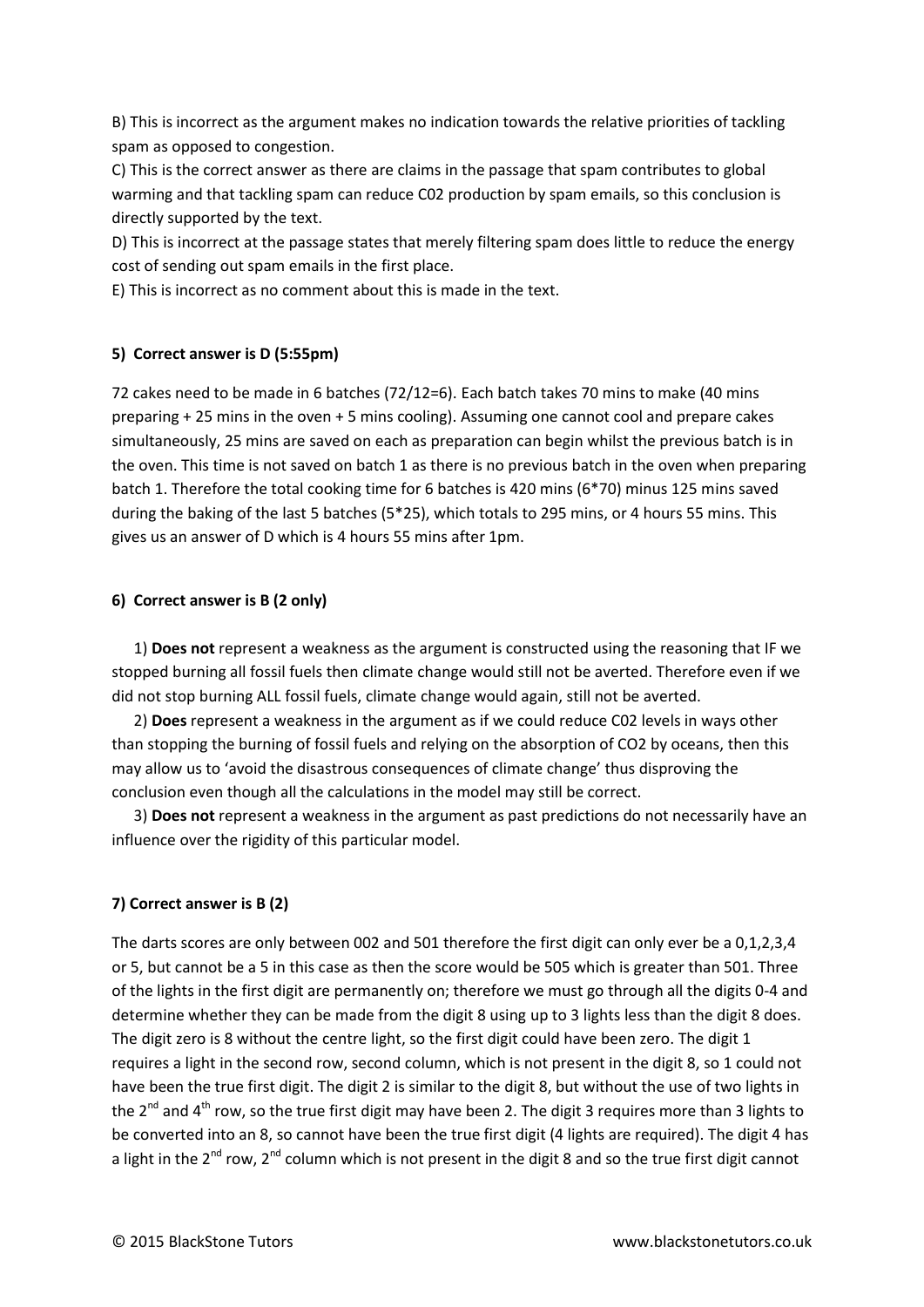be 4. Therefore the first digit can only be 0 or 2, so the true score is either 005 or 205 and there are only these two possibilities, hence the answer is B.

# **8) Correct answer is A (That toy preference in humans is the result of socialising).**

Options B and C are **supported**, not challenged by the first paragraph, and so cannot be correct. Option D is challenged to an extent, but option A is challenged more clearly and directly by the text, as toy preference is indicated to have a biological, as opposed to social, origin. Option D is an overinterpretation of this challenge as toy preference cannot be extended to all animal behaviour.

# **9) Correct answer is A (The more aggressive sex monopolised the toys that were the most attractive to the monkeys).**

A) This is the correct answer as it indicates that toys preferences may be sex-independent but that the most attractive toys happened to be those considered most traditionally to be masculine and therefore were monopolised by the more aggressive males.

B) This is incorrect as it makes no challenge to the idea that male monkeys might **choose** certain toys that females would not, regardless of how long those monkeys spent with the toys once chosen. C) This is incorrect as it **supports** rather than challenges the inference of sex dependent preferences. D) This is incorrect as the inference relates specifically to vervet monkeys and option D does not directly challenge this **monkey-specific** inference.

E) This is incorrect as it has no relevance to the inference at hand.

# **10) Correct answer is A (Spending time with an object is a reliable indicator of interest).**

# *An assumption is an unstated fact that must be true for a claim to be true:*

A) This is the correct answer as it **must** be true for us to accept that monkeys which spent longer with a toy preferred that toy more.

B) This is incorrect as the claim that vervet monkeys exhibited sex dependent preference may still be true regardless of the nature of human toy preference.

C) This is incorrect as the claim that female vervet monkeys preferred pots and dolls may still be true regardless of the wider implications that pots and dolls have in society.

D) This is incorrect as if D was assumed the claim in paragraph two would have had to have been **rejected** as opposed to accepted.

E) This is incorrect as it is not an assumption and, if true, would have contradicted the claim in paragraph 2.

# **11) Correct answer is D (neither 1 nor 2)**

We cannot assume from the photograph alone that all or even most, monkeys respond, without being coerced, in the same ways as humans would to a toy car. The monkeys may have been forced or 'gently encouraged' to interact in such a way with the toys pictured. Therefore both 1 and 2 cannot reliably be inferred and the answer is D.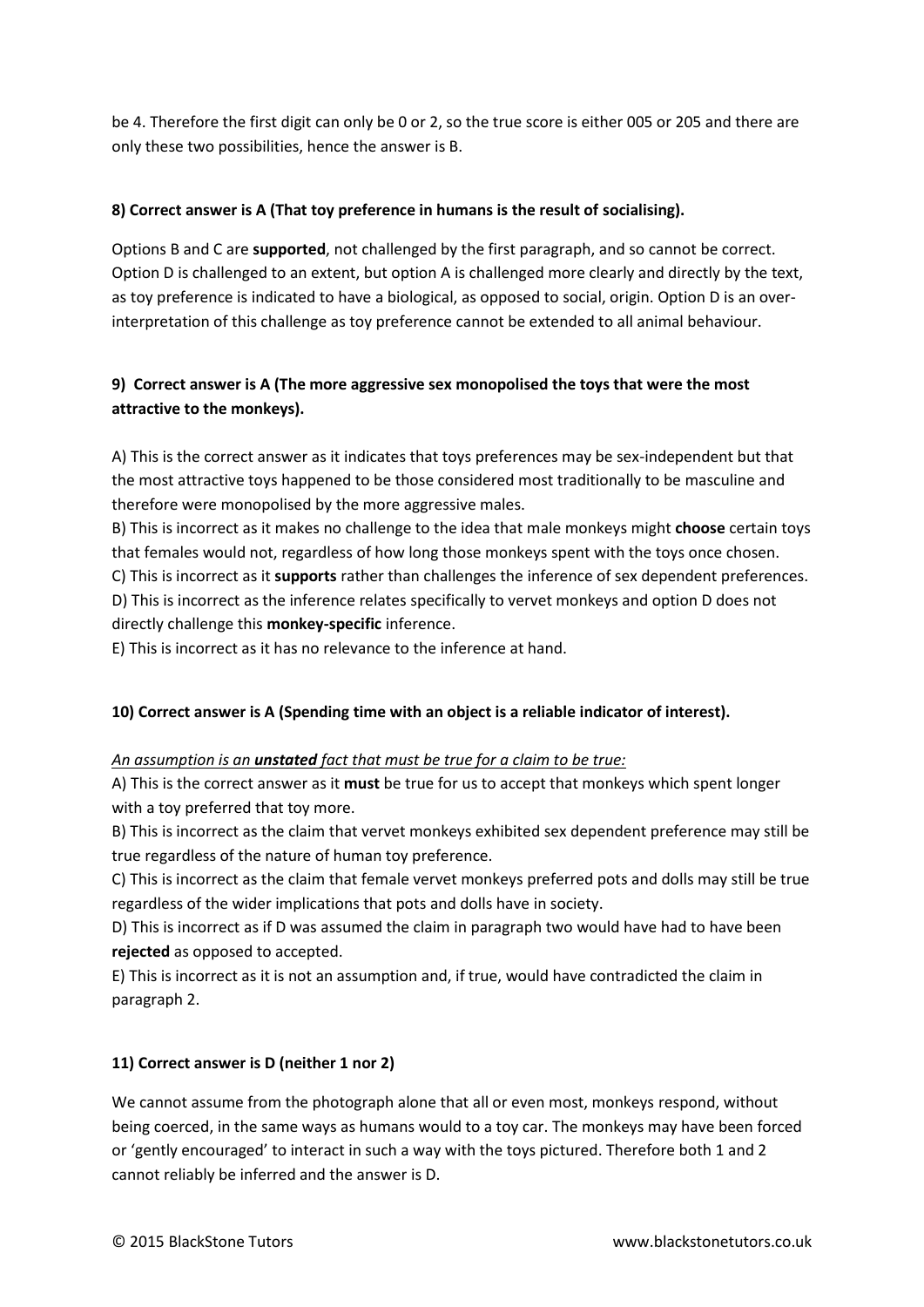#### **12) Correct answer is C**

| <b>Type of</b> | <b>Tile</b>              |  |    |       |   |  |  |  |  |  |  |  |
|----------------|--------------------------|--|----|-------|---|--|--|--|--|--|--|--|
| Square         | $\overline{\phantom{a}}$ |  |    |       |   |  |  |  |  |  |  |  |
| <b>Black</b>   |                          |  |    | $\mu$ |   |  |  |  |  |  |  |  |
| <b>Grey</b>    | 4                        |  |    |       | 4 |  |  |  |  |  |  |  |
| <b>White</b>   |                          |  | 71 |       |   |  |  |  |  |  |  |  |

The following table outlines the numbers of each type of square in each type of tile.

4 out of these 5 tiles must be selected for the floor pattern, and the total number of grey, black and white squares respectively must be the same when adding the figures in the table for these 4 tiles. C cannot be part of the pattern as adding the figures for black, grey and white for tiles A, B, D and E gives us a total of 12 for each colour. The totals obtained when adding up the number for any other combination of 4 tiles are not equal therefore the answer must be C.

# **13) Correct answer is E (The fact that a negative story is inevitable does not mean that it should be ignored).**

An argumentative flaw, if present, must challenge the reasoning of the passage such that even if all the claims in the passage are true, the conclusion would still not necessarily follow on from these claims. B does not satisfy these criteria and so is incorrect. A is incorrect as even if a third option of 'neutral' exam results was included, the reasoning would still be flawed. C or D might be true but again, even if these predictions were supported by evidence, or exams were becoming easier, the reasoning would still be flawed and therefore C or D are not the best answer. E is the correct answer as it highlights a problem with the reasoning of the argument as opposed to merely one of the claims in the argument.

# **14) Correct answer is D (6)**

This question must be answered by working through the potential answer choices from the bottom upwards. There are seven elements in the display so, for the answer to be 7, all 7 elements must change from one number to another. This is impossible as all 10 possible digits share an element (bottom right) meaning this element must be kept constant, except the digit 2, but this does not require more than 7 element changes to transform into any of the other digits. The next potential answer is 6 - changing from digit 1 to digit 6 requires changing 6 of the 7 elements (all but the bottom right) and hence the answer is D.

# **15) Correct answer is D (Boys are more than twice as likely as girls to be killed or seriously injured as pedestrians or cyclists).**

A cannot reliably be inferred from the passage as boys may just be more accident prone as cyclists; equally C cannot reliably inferred either for the same reasons. B also cannot be reliably inferred as there may be merely more boy pedestrians than girls. E also cannot be inferred as no information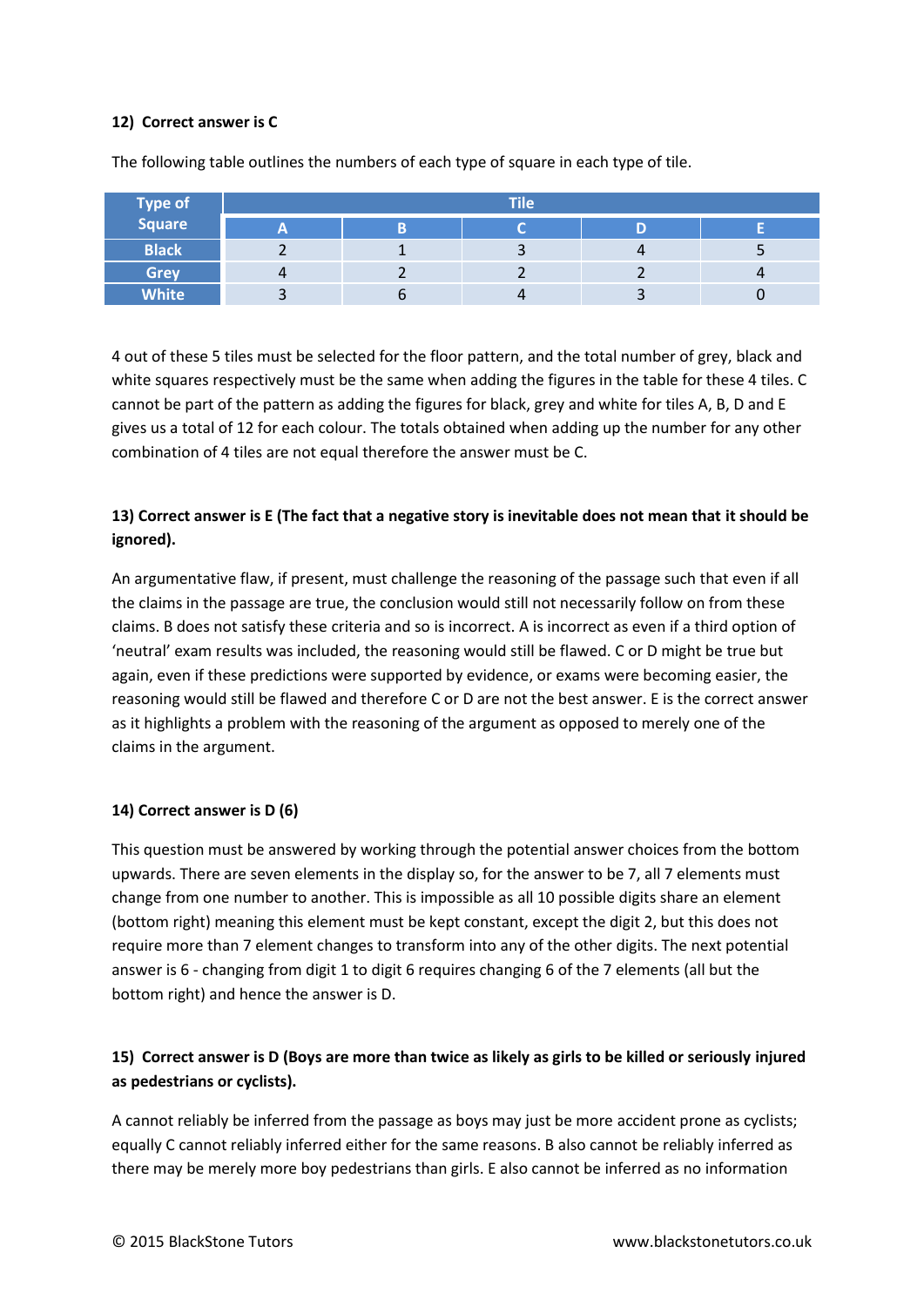pertaining to the likely success rates of road safety lessons has been provided. D is the only option that can be objectively justified using only the data in the passage and no additional information.

## **16) Correct answer is D**

The die could be rotated 90 degrees anticlockwise in the vertical plane (so that 3 now occupies the top face of the die) leaving the remaining faces as 5 (in the same position) and 1 (where 3 previously was). A subsequent 90 degree rotation to the left (anticlockwise) would move the 1 to the left face (where the 5 previously was), keep 3 on the top face, and move a 2 to the right face (where the 1 previously was) as illustrated in option D.

# **17) Correct answer is C (Because one museum overseas is looted it does not mean that others will be).**

An argumentative flaw, if present, must challenge the reasoning of the passage such that even if all the claims in the passage are true, the conclusion would still not necessarily follow on from these claims. Of all the possible options, only C and E challenge the reasoning of the passage, the remaining options challenge claims or make assertions. C challenges the central idea that protecting an artefact from looting is not necessarily the primary interest for the world and so represents a flaw in the entire argument. E challenges the safety of the British museum but C is a more complete flaw as even if all the artefacts were safe C would still be valid.

# **18) Correct answer is D (15)**

This is a challenging question which requires a visualisation of the tessellation of the letter H as indicated in the diagram below. In this diagram, each small rectangle has dimensions 2cm by 4cm. A maximum of 2-3 H's can fit horizontally on each row of the 24cm card and there are 6 rows that can fit on a column of the 33cm card. Therefore there are a total of 15 shapes, making the answer D.

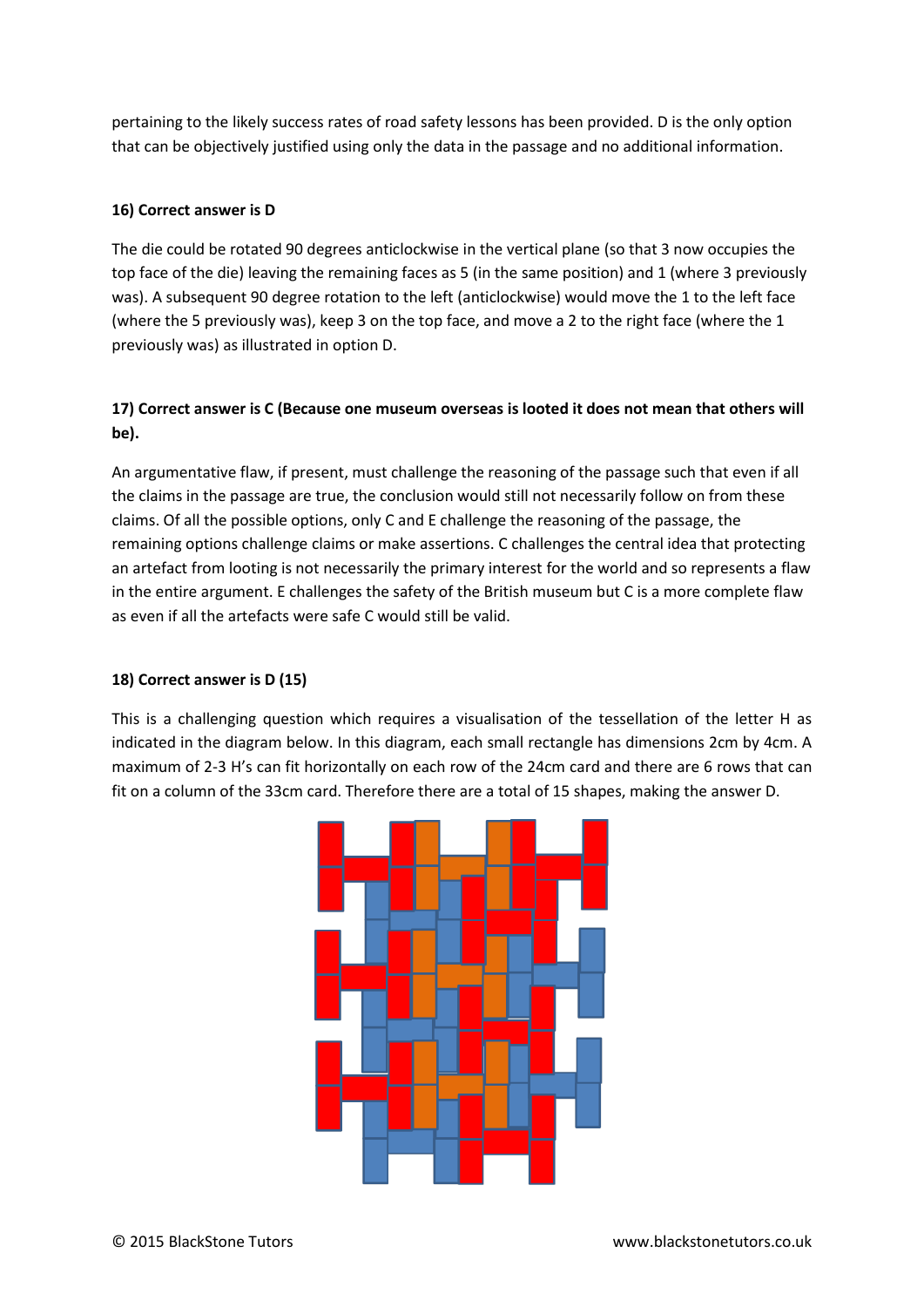#### **19) Correct answer is 217 million**

According to the text, in 2005, 'the total number of passengers at UK airports' was 228 million. Additionally, '9 in 10 air passengers at UK airports in 2005 were travelling internationally.' Since the remaining 1 in 10 passengers are domestic and have hence been counted twice, to answer the question we must amend the figures to only count these domestic passengers once. 10% of 228 million is 22.8 million (the number of domestic passengers counted in 2005). Half of this figure represents the true number of domestic passengers (11.4 million). Taking this away from 228 million gives us 216.6 million, or to the nearest million, 217 million.

# **20) Correct answer is C (9 million)**

- There were 34 million passenger movements between the UK and Spain in 2005. Each of these 'movements' would encompass one passenger counted at a UK airport.
- 228 million passengers were counted at UK airports in 2005, most of whom would each represent a single passenger movement.
- 34 is roughly 15% of 228. Looking at the graph, we can see that in 1980, there were roughly 60 million passengers. 15% of this is 9 million; therefore C is the correct answer.

# **21) Correct answer is F (1,2 and 3)**

Between 1980 and 2005 (i.e. over 25 years) the number of passengers increased by roughly 160 million (from roughly 60 million to 228 million) giving an increase of roughly 6.5 million per year. Between 1955 and 1980 (also over 25 years) the number of passengers increased by 55 million from 5 million to 60 million, giving an increase of just over 2 million per year, which is less than one third of 6.5 million per year. Therefore statement 1 is correct. Heathrow and Gatwick count for a total of 101 million (68+33) passengers out of the 228 million in the UK. This represents a proportion of over 40% of UK passengers at Heathrow/Gatwick. Therefore statement 2 is also correct. There were 228 million passengers in 2005 and 500 million are predicted for 2030, suggesting an increase of roughly 270 million passengers over 25 years, which is over 10 million passengers per year. Therefore statement 3 is also correct and since all 3 statements are correct the answer is F.

# **22) Correct answer is D (The data have been correctly interpreted and do support the conclusion).**

The data has been correctly interpreted as on analysis, it is apparent that both dips in passenger numbers in the 1990's and 2001 were more than recovered as current passenger numbers exceed these troughs. This suggests that future dips may also recover, making the answer D. Although the previous data is no guarantee of the future, the text states that the 2009 dip will **'not necessarily'** prevent a strong recovery. This statement can thus be justified as it allows for uncertainty.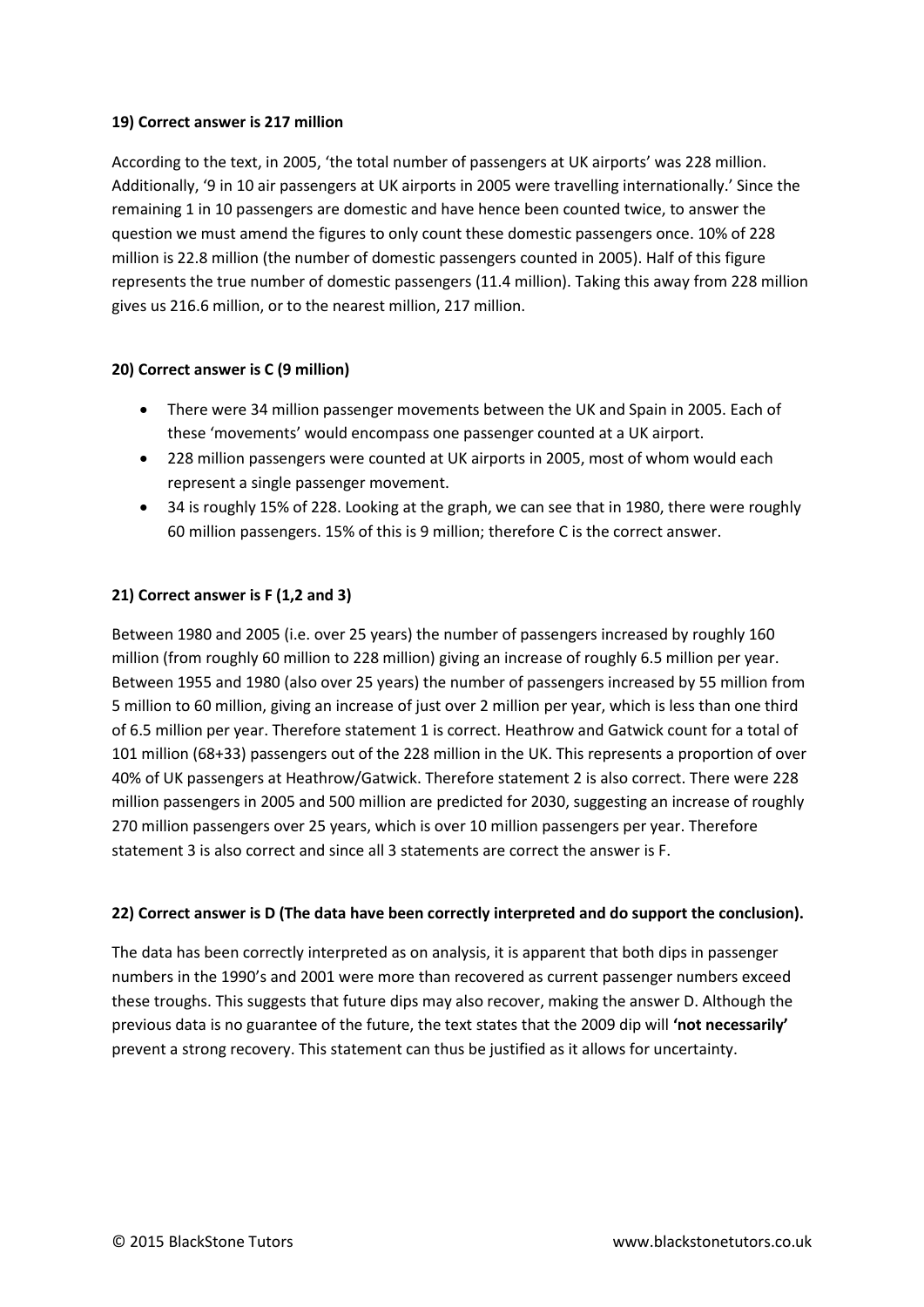#### **23) Correct answer is E (12/35)**

|                | $\mathbf{1}$ | $\overline{2}$ | $\mathfrak{Z}$ | $\overline{4}$ | 5    | 6    | $\overline{z}$ | 8    | 9    | 10    | 11    | 12    | 13    | 14    | 15    |
|----------------|--------------|----------------|----------------|----------------|------|------|----------------|------|------|-------|-------|-------|-------|-------|-------|
| 1              | 1,1          | 1,2            | 1,3            | 1,4            | 1,5  | 1,6  | 1,7            | 1,8  | 1,9  | 1,10  | 1,11  | 1,12  | 1,13  | 1,14  | 1,15  |
| 2              | 2,1          | 2,2            | 2,3            | 2,4            | 2,5  | 2,6  | 2,7            | 2,8  | 2,9  | 2,10  | 2,11  | 2,12  | 2,13  | 2,14  | 2,15  |
| 3              | 3,1          | 3,2            | 3,3            | 3,4            | 3,5  | 3,6  | 3,7            | 3,8  | 3,9  | 3,10  | 3,11  | 3,12  | 3,13  | 3,14  | 3,15  |
| $\overline{4}$ | 4,1          | 4,2            | 4,3            | 4,4            | 4,5  | 4,6  | 4,7            | 4,8  | 4,9  | 4,10  | 4,11  | 4,12  | 4,13  | 4,14  | 4,15  |
| 5              | 5,1          | 5,2            | 5,3            | 5,4            | 5,5  | 5,6  | 5,7            | 5,8  | 5,9  | 5,10  | 5,11  | 5,12  | 5,13  | 5,14  | 5,15  |
| 6              | 6,1          | 6,2            | 6,3            | 6,4            | 6,5  | 6,6  | 6,7            | 6,8  | 6,9  | 6,10  | 6,11  | 6,12  | 6,13  | 6,14  | 6,15  |
| 7              | 7,1          | 7,2            | 7,3            | 7,4            | 7,5  | 7,6  | 7,7            | 7,8  | 7,9  | 7,10  | 7,11  | 7,12  | 7,13  | 7,14  | 7,15  |
| 8              | 8,1          | 8,2            | 8,3            | 8,4            | 8,5  | 8,6  | 8,7            | 8,8  | 8,9  | 8,10  | 8,11  | 8,12  | 8,13  | 8,14  | 8,15  |
| 9              | 9,1          | 9,2            | 9,3            | 9,4            | 9,5  | 9,6  | 9,7            | 9,8  | 9,9  | 9,10  | 9,11  | 9,12  | 9,13  | 9,14  | 9,15  |
| 10             | 10,1         | 10,2           | 10,3           | 10,4           | 10,5 | 10,6 | 10,7           | 10,8 | 10,9 | 10,10 | 10,11 | 10,12 | 10,13 | 10,14 | 10,15 |
| 11             | 11,1         | 11,2           | 11,3           | 11,4           | 11,5 | 11,6 | 11,7           | 11,8 | 11,9 | 1110, | 11,11 | 11,12 | 11,13 | 11,14 | 11,15 |
| 12             | 12,1         | 12,2           | 12,3           | 12,4           | 12,5 | 12,6 | 12,7           | 12,8 | 12,9 | 12,10 | 12,11 | 12,12 | 12,13 | 12,14 | 12,15 |
| 13             | 13,1         | 13,2           | 13,3           | 13,4           | 13,5 | 13,6 | 13,7           | 13,8 | 13,9 | 13,10 | 13,11 | 13,12 | 13,13 | 13,14 | 13,15 |
| 14             | 14,1         | 14,2           | 14,3           | 14,4           | 14,5 | 14,6 | 14,7           | 14,8 | 14,9 | 14,10 | 14,11 | 14,12 | 14,13 | 14,14 | 14,15 |
| 15             | 15,1         | 15,2           | 15,3           | 15,4           | 15,5 | 15,6 | 15,7           | 15,8 | 15,9 | 15,10 | 15,11 | 15,12 | 15,13 | 15,14 | 15,15 |

The table above illustrates the potential draw combinations with the first drawn number represented by the left hand column options and the second drawn number represented by the top row options. The combinations which satisfy the criteria outlined in the question are highlighted in bold, with some notable exceptions as shown. The total number of possible combinations is 210 (15\*15-15) as the same number cannot be chosen twice, of which 72 are acceptable. 72/210 = 12/35, therefore E is the correct choice.

# **24) Correct answer is C**

*An assumption is an unstated fact that must be true for the conclusion to be justified:*

A) This is incorrect as whether volcanic activity caused additional fires or not would make no difference to the argument at hand as acid rain was not observed regardless.

B) Incorrect as the cooling of the atmosphere is stated to have been **caused** by volcanic activity and so volcanic activity would indirectly be the cause of any atmospheric cooling related extinction. Both of the options above do not have a significant influence on the conclusion.

C) This is the correct answer as if C was not assumed the underlying argument would be invalid.

D) This is incorrect for a similar reason to B.

E) This is incorrect as this is not indicated in any way – the word 'always' is too prescriptive.

# **25) Correct answer is A (14)**

Currently, I have a score of 9, placing me in last place behind score of 22, 13 and 11. I could switch my 7 of hearts for an 8 of spades, giving me a total score of 20 (as it is doubled because I have the same suit) but this would only propel me to  $2^{nd}$  place. Instead if I exchange my 2 of spades for a 7 of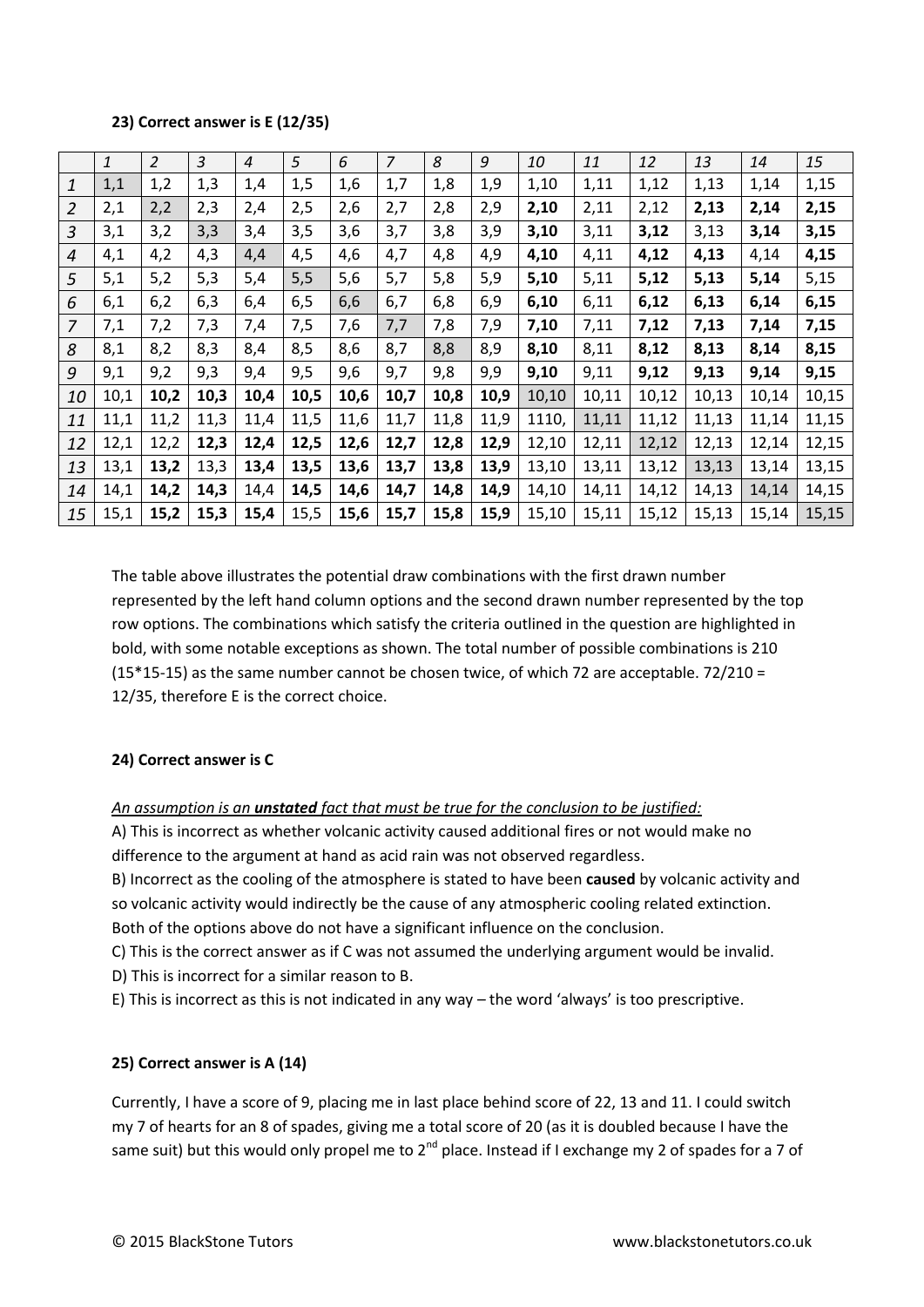diamonds, I will have a score of 14 and will be in first place, as the previous winner will now only have a score of 6. Therefore the answer is A.

## **26) Correct answer is A**

A is the correct answer as it is indicated by the  $4<sup>th</sup>$  and  $5<sup>th</sup>$  lines of the passage. B and E are incorrect as nowhere in the passage is there an indication that the burden of the solution should fall specifically on 'doctors'. C is incorrect as although true, it is merely an intermediate conclusion that supports the main conclusion which is A, making A a better choice than C. D is incorrect is it represents a reason which supports the main conclusion of A.

# **27) Correct answer is C (9)**

If Phil hits the same number twice he cannot win. Therefore he cannot aim at 3,12,1,10,8 and 2 as there is a risk of scoring the same number twice. Considering the worst case scenario for the remaining options, if he were to hit 1 with his  $3<sup>rd</sup>$  dart, he would need a minimum score of 9 with his last dart to total at least 30. There is no target that guarantees a score of at least nine so he cannot aim for 4 as there is a risk of hitting 1. Similarly he cannot aim at 11 as there is a risk of hitting 2, in which case he could not guarantee a score of at least 8 with his last dart. Aiming at 7 means he might hit 3, and would thus need a minimum of 7 on his last dart, which can also not be guaranteed. Therefore, by process of elimination, if he were to aim at 9 he could hit 4 by mistake, but would need a minimum of 6 on his last dart which is guaranteed by aiming for 6 and so can be confident of winning a prize. Therefore the answer is C.

#### **28) Correct answer is A (1 only)**

Statement 1 would strengthen the conclusion of the argument which states that 'the name **alone** had influenced public opinion' and that this influence was not guided merely by false reporting of the case. Statement 2 would weaken the argument as it would indicate that the media influence was not due merely to the name **alone** but also due to the recommendation for the harshest possible punishment to readers, and that this unduly influenced their thoughts. Statement 3 would also weaken the argument for similar reasons – that the influence was not due to the name **alone** but also due to subjective language.

#### **29) Correct answer is C (188g)**

The average apple weight in a pack needs to be close to 200g. Taking 200g away from all the apples gives us easier figures to work with, i.e. weights of -27, -18, -12, -3, 7, 19 and 24g respectively. This makes it easier to see the appropriate combinations of 24, -3 and -18 (summing 3) and -27, 19 and 7 (summing -1) which are both within the allowance of  $+$  or  $-$  3 from the total. Therefore the apple which is -12g away from 200 is left, i.e. option C.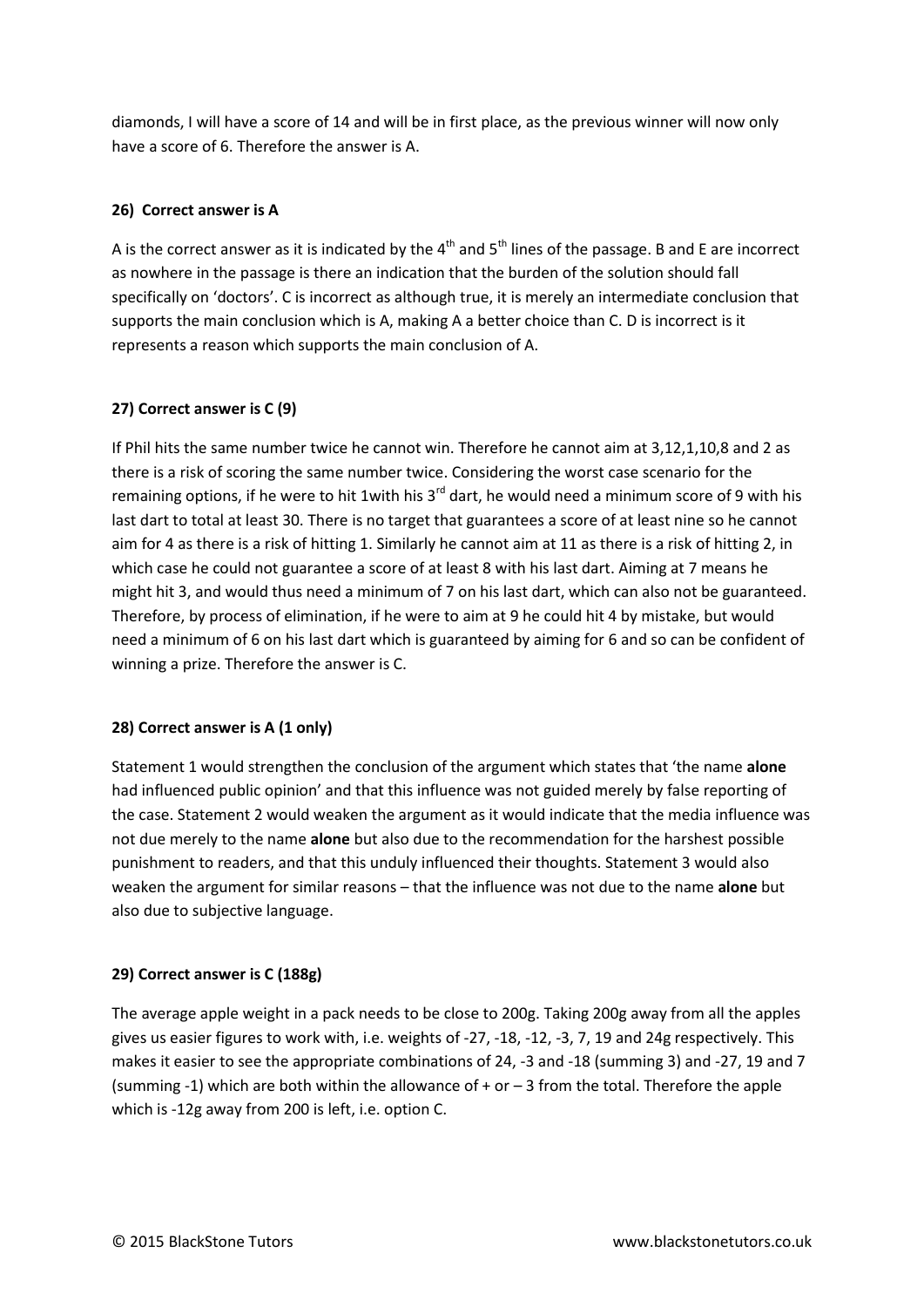## **30) Correct answer is B (Expensive schemes aimed at improving education cannot be justified)**

The passage expresses the importance of good teachers and highlights that this would be contraindicated by hiring candidates with lower qualifications, thus making the assumption in A necessary. B is not assumed as the passage only indicates that the expensive teaching scheme was unjustified because the results were poor, not unjustified by virtue of its cost alone. C needs to be assumed to indicate that the poor improvement of California from 49<sup>th</sup> to 48<sup>th</sup> was due to a lack of improvement in **absolute** and not just **relative** quality. D is also assumed as the final sentence indicates a causal relationship between bright teachers and doing 'well at school' which can be taken as an improvement of 'pupil's performance'. Therefore the correct answer is B.



#### **31) Correct answer is D**

The 3D assembly of the cube nets pictured in the passage have been illustrated above. Figure 1 shows the net provided at the start of the question on the right and a representation of net A on the left. The positions of the black square and black circle have been switched for net A so this cannot be the correct net. The same issue is also present for nets C and E and so they too are not the correct nets. Figure 2 shows a representation of net B on the left and the desired net on the right. Here the position of the white circle and the X shape have been switched so net B is not the correct net either. Figure 3 shows net D and the desired net which assemble to form identical cubes.

# **32) Correct answer is C (6:1)**

It is initially necessary to add up the average incomes of the top 2 10% blocks and compare them to the bottom two. This means finding the ratio between roughly 212,600 (162,029+50,656) and 33,500 (16,203+17,338) which is close to 6:1, making the answer C. A quick way to see this is approximating the figures to 210,000 and 30,000 which is clearly 7:1. C is the closest option to this.

#### **33) Correct answer is C (40%)**

This question requires some long division and approximation: 162/400 = 40%

#### **34) Correct answer is C (\$21,500)**

Suppose the population consisted of merely 10 people, so each person represented an 'average' 10% bracket in totality. Taxing the top two people would yield 20% of \$212,685, or \$42,537. This figure would then be distributed amongst the remaining 8 people, so that they each get 42,537/8, or \$5,317 each. Thus the bottom earner would earn 16,203 +5,317, or \$21,520, making the answer C.